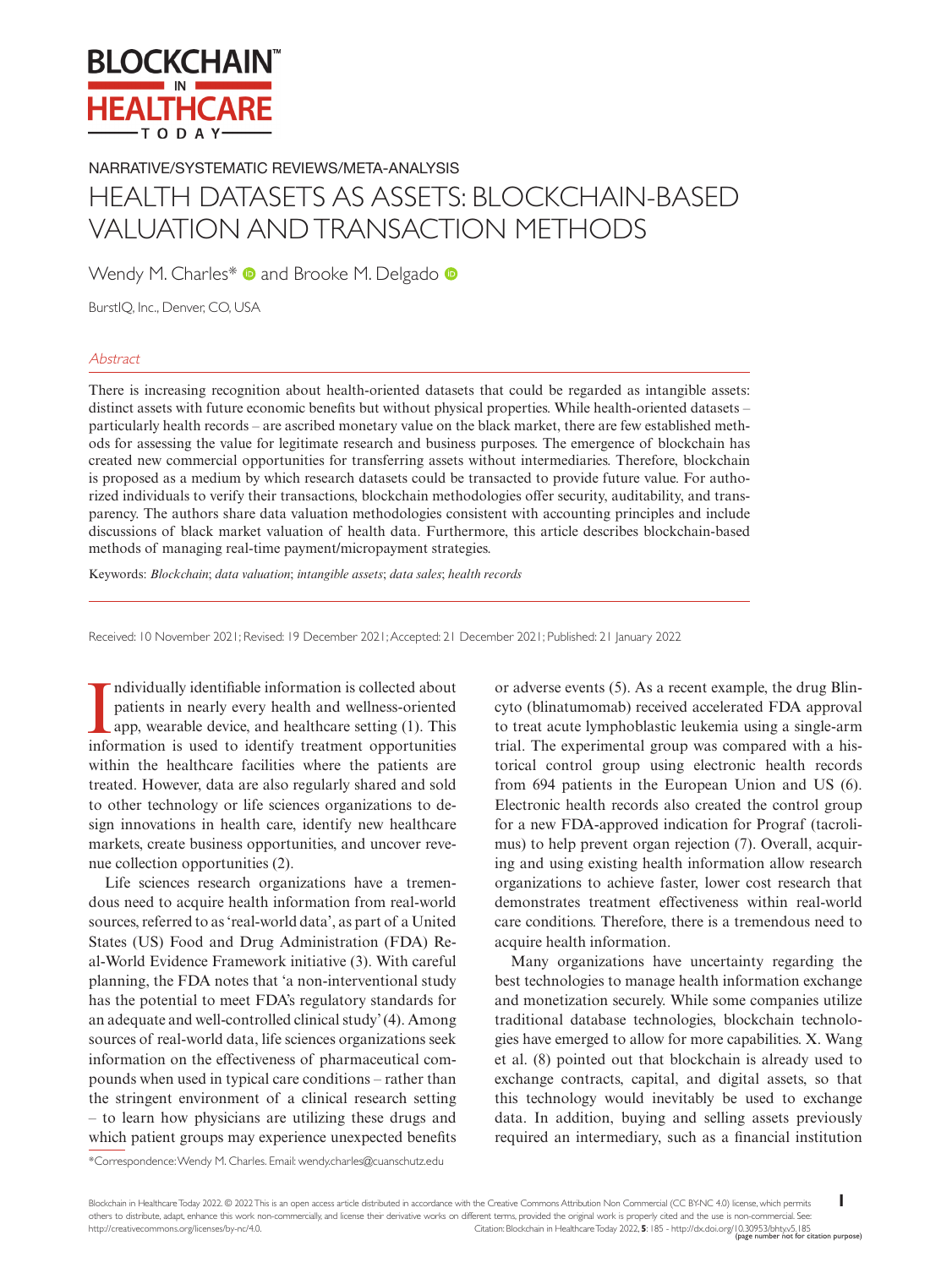or marketplace. However, blockchain technologies can simplify the data transaction process by allowing organizations to transfer assets without intermediaries (9). The transfer is completed, validated, and recorded on the blockchain in near-real-time (10).

## **Nature of health information**

While health information can be collected from many places, such as patient wellness apps, patient repositories, and research studies, most health information used for sharing and sale originates from organizations that deliver or support health care (1). In the US, these organizations are referred to as covered entities, involving '1) a health plan, 2) a healthcare clearinghouse or 3) a healthcare provider, who transmits any health information in electronic form in connection with a transaction' (45 CFR 160.103).

The nature of health information that can be shared and sold depends on the degree to which information is considered to constitute 'protected health information' and whether the issuing organization is a covered entity. While each country imposes privacy regulations to protect health information, a review of privacy requirements is outside the scope of this article. Therefore, this section addressed only the health information privacy requirements of the US The Health Insurance Portability and Accountability Act (HIPAA) defines protected health information as individually identifiable health information transmitted or maintained in any other form or medium (45 CFR 160.103), and a covered entity.

Authorized methods of distributing protected health information include:

- **1 Unidentified information**. A covered entity can use and share unidentified health information without restriction when the healthcare organization first removes all 18 components that could identify an individual (45 CFR 164.514(a)). It is also permissible for a statistician to determine there is a minimal risk that the intended recipient could use the information – alone or in combination with other reasonably available information – to identify individuals included in the dataset (45 CFR 164.514(b)).
- **2 Limited data set**. A covered entity may disclose a dataset that removes direct identifiers of the individual (or of relatives, employers, or household members of the individual) and enters into a data use agreement with the recipient (45 CFR 164.514(e)). A limited dataset may include elements of dates related to an individual and geographic identifiers, such as town/city and zip code, provided that this information – either alone or in combination with other information – is unlikely to identify the individuals represented in the dataset (45 CFR 164.514(e)).

**3 Identifiable data set**. A covered entity must obtain authorization for any disclosure of protected health information that is a sale of health information as defined in 45 CFR 164.501 and 45 CFR 164.508(a)(4). Specifically, covered entities may 'not sell lists of patients or enrollees to third parties without obtaining authorization from each person on the list' (11).

The HIPAA regulations do not apply to information generated or provided by a patient or healthcare consumer who is not maintained by a covered entity.

# **Nature of health data acquisition**

There are several methods by which organizations can obtain health information.

# *Direct sales from patients*

Several startups have been formed to compensate patients for sharing their health information. For example, EncrypGen enables individuals to upload their DNA profiles to a marketplace and set a price to sell their profiles (12).

# *Healthcare organization purchases*

Pharmaceutical company Roche AG purchased Flatiron Health, acquiring 260 community cancer clinics to obtain cancer treatment information to support regulatory decisions (13). Roche's purchase price of \$1.9B averages \$1,000 per medical record for 2 million oncology patients (14).

# *Business associate agreements*

A covered entity may share health information with a member of its workforce or a business associate for providing professional services, provided that the covered entity represents that the health information includes the minimal necessity to achieve the stated purpose (45 CFR 514(d)(iii)). For example, Ascension Health and the Mayo Clinic distribute health information to Google under Business Association Agreements to design artificial intelligence algorithms to identify opportunities for treatment and revenue (15, 16).

# *Academic or government data warehouses*

More than 10,000 unidentified health-related datasets are publically available on [Data.gov](http://Data.gov) [\(https://www.data.](https://www.data.gov/) [gov/\)](https://www.data.gov/). PubMed (<https://pubmed.ncbi.nlm.nih.gov/>) allows authors to upload their health datasets with their publications (2). In addition, some universities offer publicly accessible data warehouses for researchers to query and download unidentified data. As of October 2021, the University of Michigan's Inter-university Consortium for Political and Social Research program offers datasets from over 16,000 studies represented in nearly 100,000 publications [\(https://www.icpsr.umich.edu/web/pages/ICPSR/\)](https://www.icpsr.umich.edu/web/pages/ICPSR/).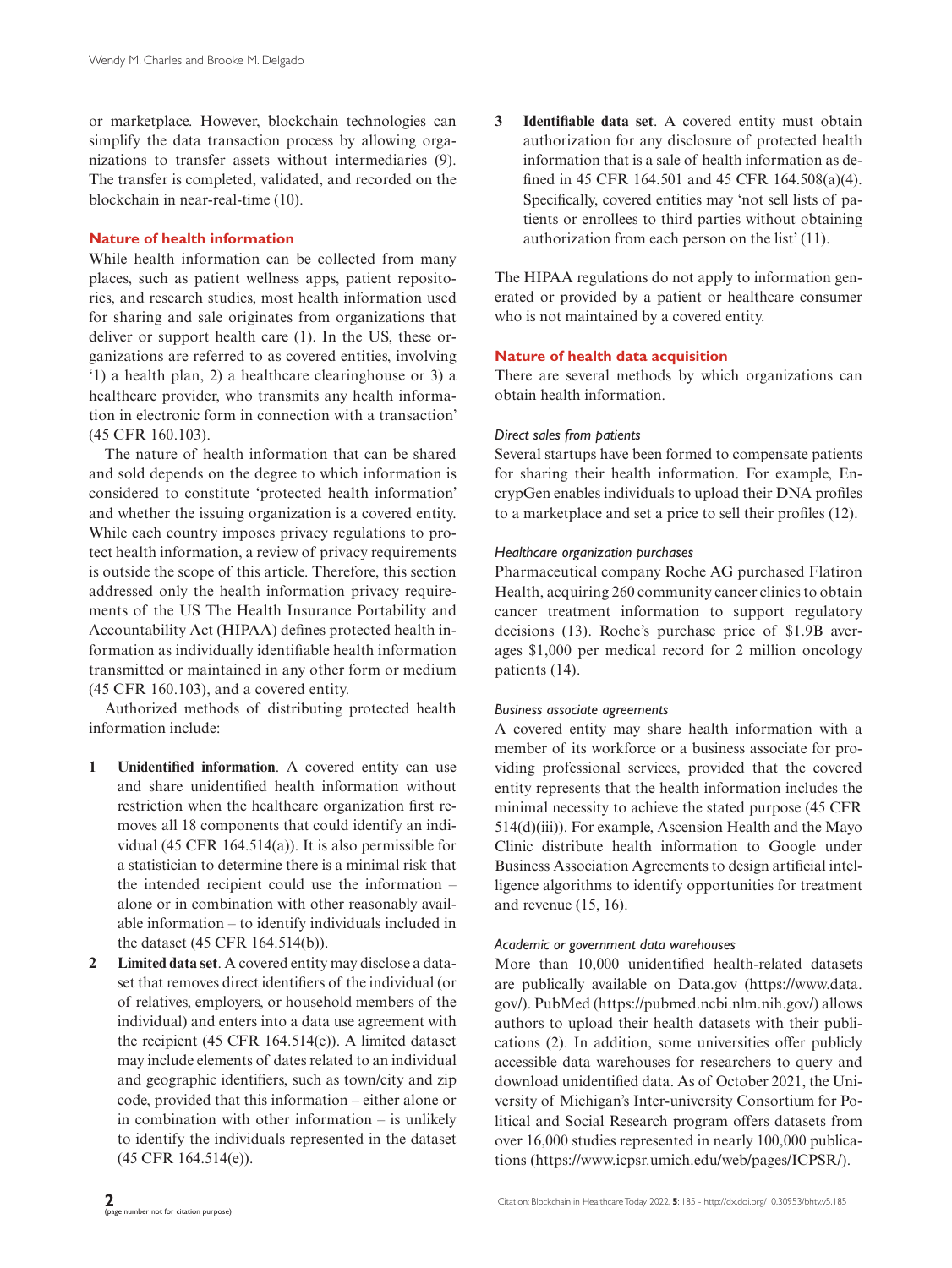# *Data marketplaces*

Data sellers have created a \$100B market with companies buying, selling, and trading unidentified information (14). In fact, 14 US health systems started a new company, Truveta, to aggregate and sell their unidentified patient data (17).

This article focuses on data marketplaces and blockchain-based technologies' role in managing pricing, access, and monetization.

# **Financial value of health information**

The data allow decision-makers to make calculated, insightful, and profitable decisions, adding value to data mining alone (18). Health information derived from electronic health record systems creates value for life sciences research because of the complex demographics, health history, and other health-oriented behaviors. Because life sciences organizations seek data to develop new revenue-generating opportunities, they are willing to pay for this health information – ascribing value to the data. This section explores factors for determining data value.

## *Health datasets as assets*

Because a dataset provides value and offers potential financial benefits, a dataset could be considered an asset (19, 20). According to the Financial Accounting Standards Board (21), recognized by the US Securities and Exchange Commission, an asset has three characteristics:

- 1. A probable future benefit that contributes to net cash inflows
- 2. An entity obtains and controls others access to it
- 3 The transaction to control or benefit from the asset has already taken place (22).

Data are classified as intangible assets when they have no physical properties. As shown in Fig. 1, examples of

intangible assets include patents, trademarks, copyright, and intellectual property (23). Intangible assets are generally not accounted for on an organization's balance sheet (24) but add to the organization's value in the marketplace. Similar to most intangible assets, the potential data value is challenging to measure (8).

### *Data valuation*

Data value is determined by various factors such as data complexity, number of records in the dataset, number of variables, and quality of the data (25). Furthermore, unidentified health records are less valuable because researchers need dates and geocodes to contextualize disease progression and comorbidities (26). In addition, data valuation is influenced by data perishability, which involves devaluation over time, and time dependency, a measure of the time since data collection (27). The use of blockchain also offers features that may increase data value (28).

Organizations use both subjective and objective methods to determine the dataset value. The following strategies are not comprehensive but describe the most common methods used to value intangible assets: the cost, income, and market approaches.

#### Cost approach

With a cost approach, datasets are valued based on the estimated historical costs to create the dataset (29) or the anticipated costs incurred to replace the dataset (30). This approach is aligned with the HIPAA requirement to limit data sales for research to cost-based fees to cover the cost of preparing health information  $(45 \text{ CFR } 164.502(a)(5)(3)(ii))$ . When using historical cost as the basis, organizations should consider likely inflation and other infrastructure costs necessary for replacing the dataset (31). Organizations may benefit



*Fig. 1.* Representative types of intangible assets.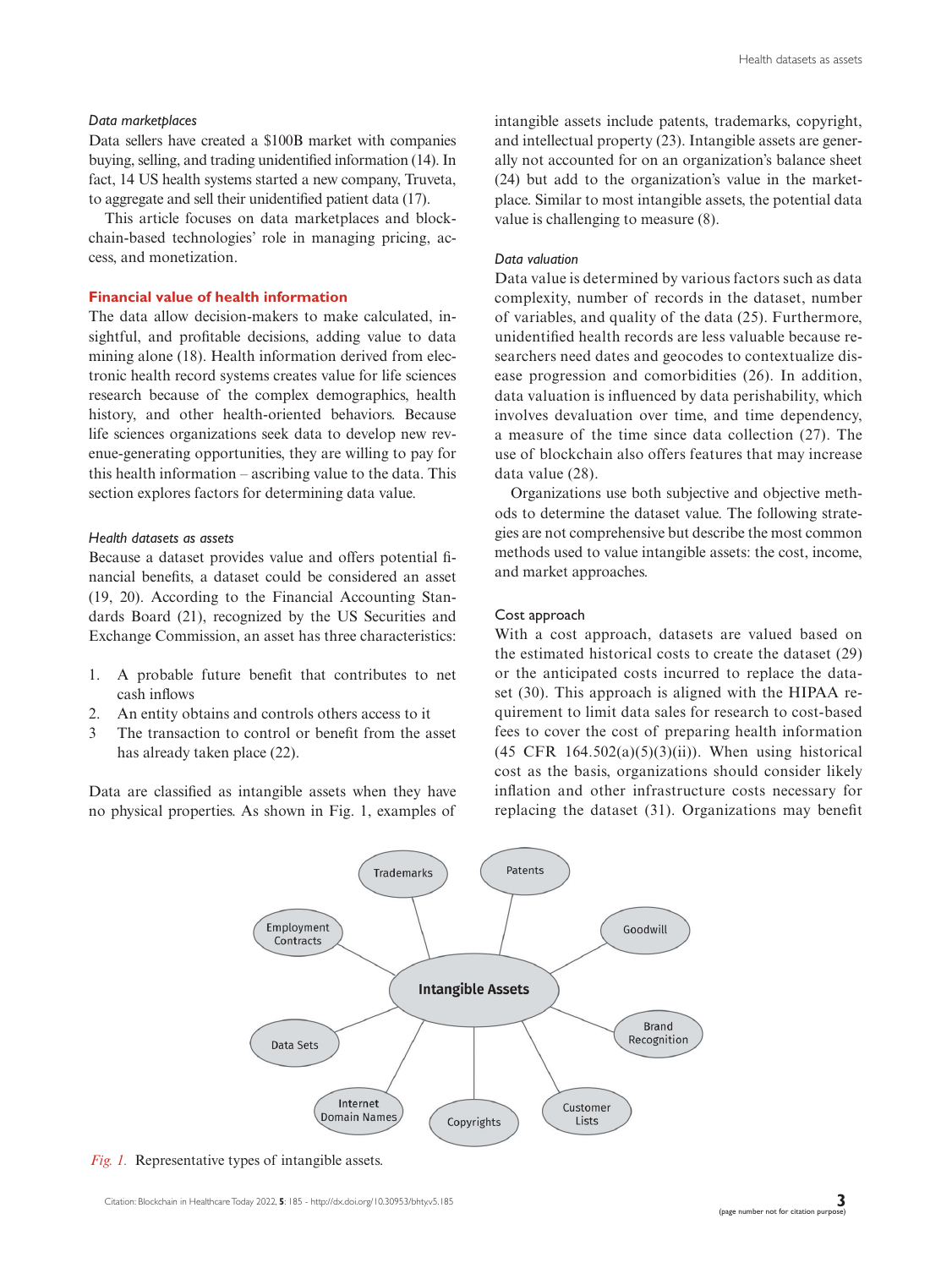from blockchain-based transparency in price histories and formulas (32).

The use of blockchain technology for preparing or replacing the data could potentially increase or decrease the replacement costs. Data valuation could increase when the technologies are novel and there is no competition with the methodology (26). However, blockchain technology also introduces data redundancies and audit trails to significantly reduce replacement costs (33). Future valuations using the cost approach should consider emerging economic and technological developments.

# Income approach

The income approach considered the estimated increased revenue generated by the dataset (31). For example, suppose a pharmaceutical company acquires health datasets as real-world evidence that could support a regulatory decision for a new indication. In this case, the datasets could be valued with the projected new drug revenue stream. Blockchain-based data exchanges facilitate data sharing about data uses and related metadata that can be used to determine trends and future needs (32). However, future revenue forecasts are also influenced by market share and adoption rates, requiring several assumptions that could change (29).

# Market approach

The market approach appraises data based on the price of comparable data traded or sold. Pricing may be set by guidelines posted within the marketplaces or by analyzing similar sales data (34). Blockchain-based audit trails are currently used to track the history of data values (35), allowing for more convenient access to historical sales information.

Similarly, the market may bear higher values for datasets involving more records, identifiable data, and quality (29). Zozus and Bonner (35) notes that blockchain-based metadata have been used to facilitate evaluations of data quality and other attributes that may influence valuation. These authors describe how data value-level metadata are used to calculate data age and potential discrepancies. Accordingly, blockchain-based data provenance and integrity may increase perceptions of data value (28), resulting in higher market-driven pricing.

The market approach can also be used to consider supply and demand. Specifically, data buyers consider the availability of other datasets within the market to determine the relative value of any particular dataset (9). Concepts of supply and demand drive pricing of illegal data sales on the black market or dark web (36). Stack (36) notes that social security numbers sell for around \$1 on the dark web, and credit cards sell for \$5–110 [with the median ranging from \$25 to 40, (37)]. Medical records sell for \$1–1,000, depending on information completeness (38, 39). Specifically, electronic health records are more valuable for illicit sales when they include e-commerce transactions and credit card information (40). Data are typically sold using blockchain technology on the dark web in exchange for cryptocurrency – and data are held for ransom requesting cryptocurrency – because of the pseudonymous nature of transactions (40).

These data valuation methods can only provide estimates, and organizations are encouraged to use multiple data valuation approaches (29). Birch et al. (41) encouraged organizations to use advanced technological solutions for these approaches because data access can be tracked and measured more efficiently. As described in the following section, blockchain-based systems are often used to track and record user engagement with datasets, allowing for better value measurements. However, because data values are in constant flux, data valuations should be reviewed and recorded at least annually to ensure accuracy (29).

## **Health data marketplaces**

Marketplaces provide digital platforms for buyers and sellers to exchange data. As shown in Fig. 2, the volume of data bought and sold on data marketplaces – of all types – is expected to increase 25% from 2020 to 2022 (42).

# *Types of blockchain-based marketplaces*

There are three primary characteristics of blockchain-based marketplaces: private, consortium, and independent data marketplaces. Platform architecture is either



*Fig. 2.* Percentage of large organizations as sellers or buyers of data via online data marketplaces.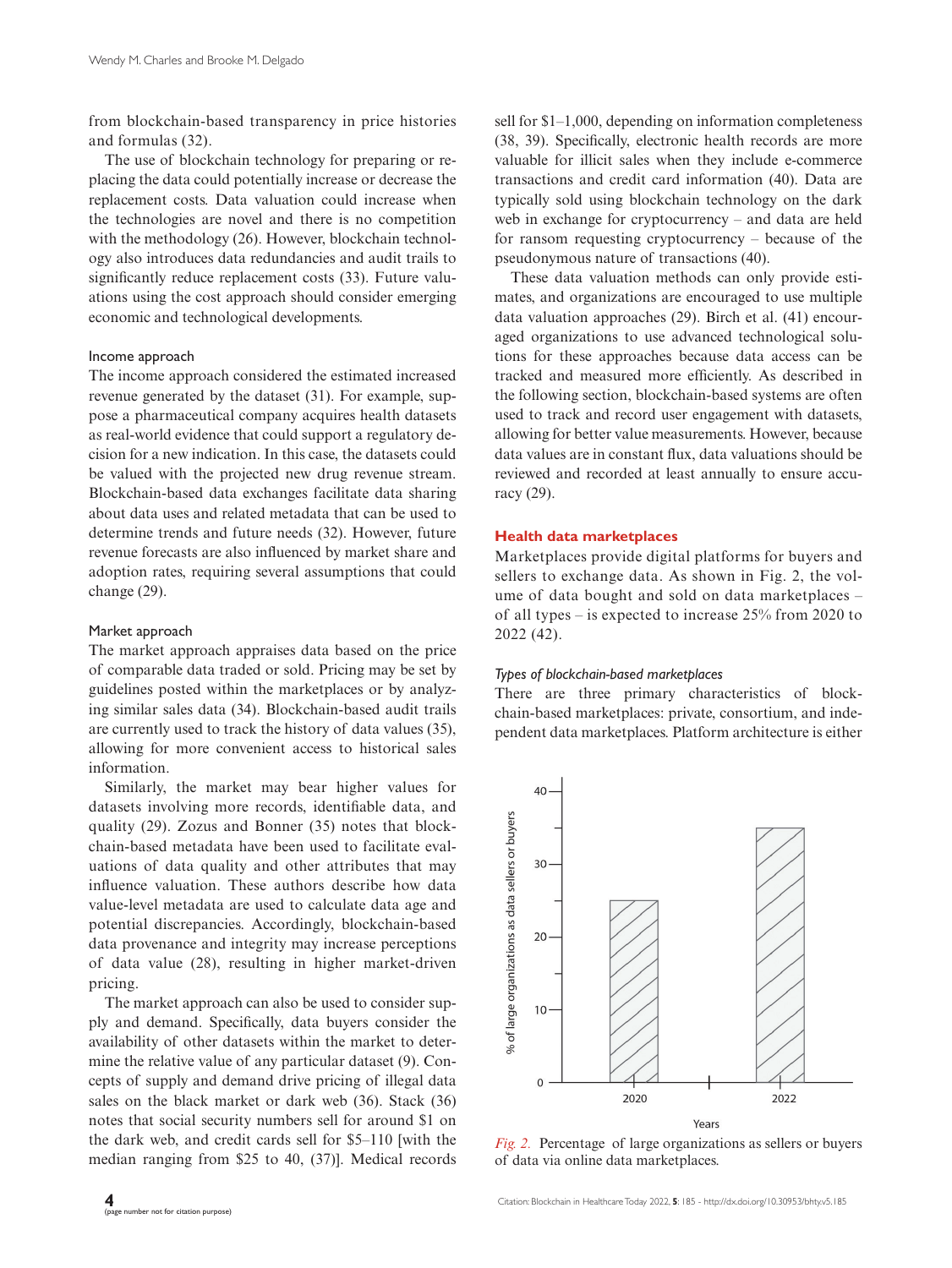centralized or decentralized (43). In this section, the benefits and drawbacks of each characteristic are described.

Private marketplaces are controlled by a single vendor or organization that controls access and governance (44). A private marketplace owner can use the marketplace to its advantage – such as having access and insight to all data exchanges, and the owner can both sell data and charge subscription fees (34). However, private marketplaces can introduce bias on the platform (44), and the platform operator is responsible for protecting the data and ensuring that all data privacy laws are met (23).

Consortium marketplaces have a group of owners who cooperate to support platform operations and decision-making (44). Consortia benefit from sharing costs and resources to maintain the reliability of the network (45). These organizations often utilize pooled data to create larger health datasets and collaborate on research. A drawback pertains to the trust required of the other collaborators to protect and manage data appropriately (46), as well as questions about ownership (23).

Independent health marketplaces allow individual patients/consumers to provide and sell their own data on a platform, where the buyers, sellers, and marketplaces are independent entities (44). Each entity has independent control – and often independent monetization – over their data and how data are used. As a downside, it is difficult to gain enough market size to individually source and sell data without the buying power of a consortium or large private organization (44).

## *Centralized versus decentralized architecture*

The infrastructure and architecture of a platform refer to locations of data storage, access, and technical governance. A centralized blockchain marketplace collects and stores data where a single (or few) organization(s) provide access controls, regular maintenance, and oversight (47). As an example for health data, centralized marketplaces can negotiate health data purchases directly from healthcare organizations and payers, as well as negotiate large-scale sales to life sciences organizations. Centralized marketplaces can offer additional layers of encryption and smart contracts (47). However, there are potential vulnerabilities for hacking and less operational transparency (48).

A benefit to a decentralized marketplace is quality (47). As data are secured by smart contracts and accessed directly from the data provider, higher quality can be assumed. A drawback of decentralized marketplaces is that it creates more difficult transactions (49). Each transaction must be facilitated through a distributed ledger. An example of a decentralized marketplace is where unidentified data are aggregated using software, but data never leave the source location, and each organization cannot access data from others.

A decentralized location allows the data to stay with the data provider (47). Blockchain-based data exchange platforms exist today as decentralized ecosystems that enable individuals or organizations to source and share data (47). Rather than centralized management where there are potential points of vulnerability (48), blockchain-based data exchanges allow for distributed data stewardship and communication (50).

Blockchain technologies offer data management methods for sales and transactions in ways that traditional databases typically cannot provide. Among examples, blockchain can support transaction visibility to ensure that the data exchange and payment process are fair and consistent with payment terms (51). Furthermore, because malicious data buyers or sellers may refuse to pay for data (48), smart contracts automate payments and revenue distributions (52). This capability also ensures efficiencies for data exchanges and resource allocations (53). Furthermore, smart contracts ensure that only authorized individuals can contribute or access specific data in a very granular manner (54).

#### *Examples of blockchain-based health data marketplaces*

Blockchain not only offers a new technology to manage data sharing and tracking but also facilitates new economic models. Considering that blockchain first received wide recognition for the transparent exchange of cryptocurrency, the same reasoning is applied to the exchange of other assets. As noted by Lee (55), blockchain-based marketplaces offer trusted data while transparently tracking both transactions and payments.

While many blockchain-based data sales and exchange platforms are still early in development, several have achieved stable platforms and market awareness. Several companies also attempt to utilize blockchain-based decentralization with incentive schemes to reward both providers and patients for participation.

Three primary players are involved in blockchain-based data marketplaces: providers, buyers, and digital platform owners (47). Providers list their data in exchange for monetary value, buyers purchase data to add value to their organizations, and marketplace owners/controllers provide a place where data can be stored and sold (47). While open data marketplaces are available to download/exchange data at no charge (47), the authors focus on profit-generating marketplaces. Profit-generating data marketplace participation varies from business-to-business (B2B), consumer-to-consumer (C2C), business-to-consumer (B2C), business-to-business-to-consumer (B2B2C), and business-to-consumer-to-business (B2C2B) (56). The following companies offer blockchain-based data marketplaces for data exchange or monetization of health information. This list is intended to be representative but not necessarily comprehensive.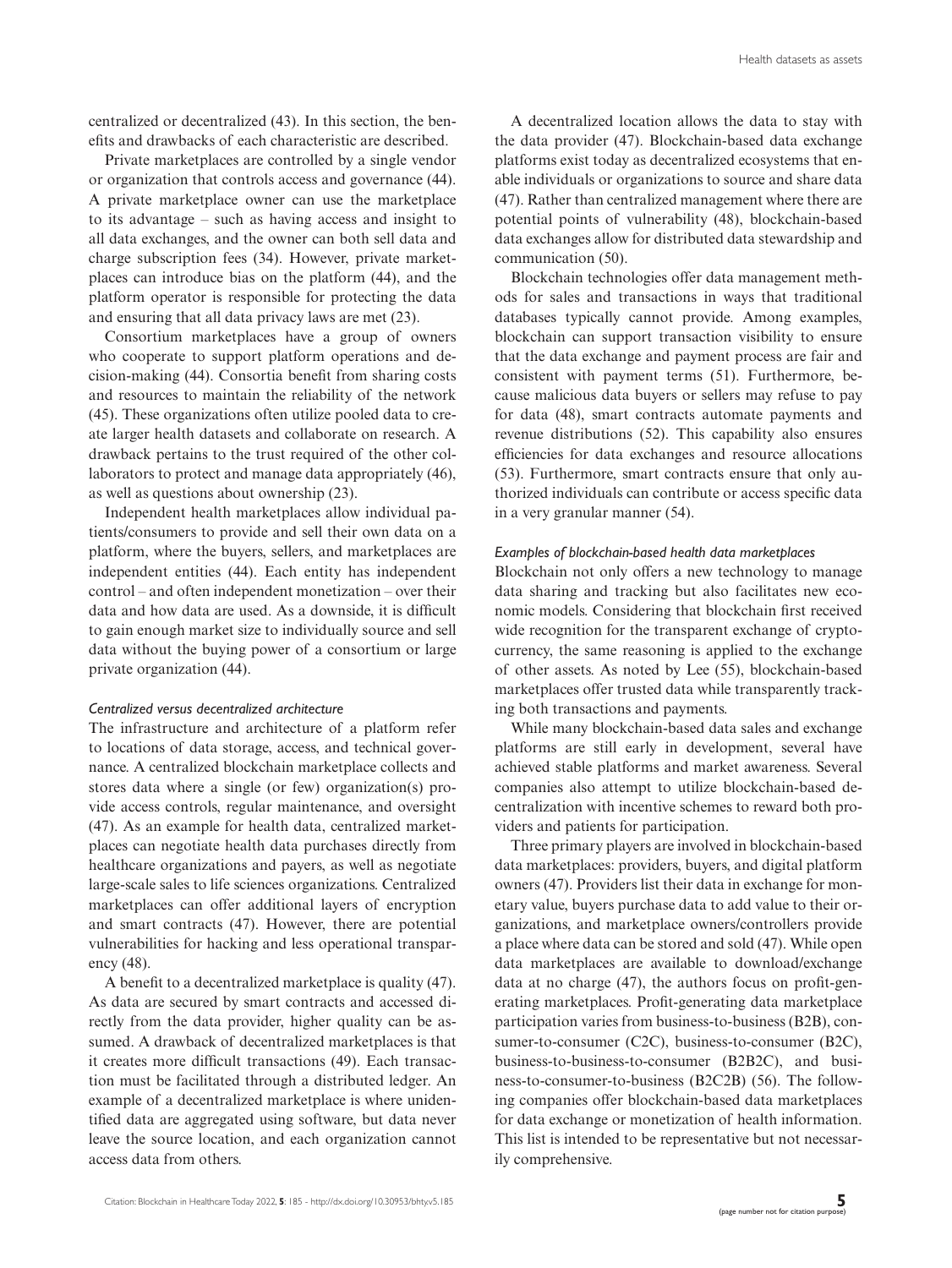BurstIQ, Inc. [\(https://www.burstiq.com/](https://www.burstiq.com/)): Colorado-based B2B2C technology company, BurstIQ, promotes itself as the first blockchain-based data management platform to process large volumes of health information on chain while meeting health information and regulatory privacy requirements (57). The on-chain capabilities allow organizations to connect patients' longitudinal, multidimensional health profiles, called LifeGraphs®, using artificial intelligence and machine learning (58). BurstIQ also developed health marketplaces where patients could loan, sell, and license their health information based on automated matchmaking. BurstIQ expanded the collaboration space for research and development, now called 'The Foundry', to share data and leverage crowd intelligence (59). The use of blockchain provides data governance, granular consent capabilities, data provenance, and data security.

Ciitizen, located in Palo Alto, California [\(https://www.](https://www.ciitizen.com) [ciitizen.com](https://www.ciitizen.com)) and recently acquired by Invitae (60), is designed as a B2C2B personal health record platform where patients can aggregate health information from all healthcare providers and share information for research. While the website does not specify the use of blockchain, Ciitizen's blockchain technologies have been listed among blockchain-based health platforms (e.g. 61). The platform is free for patients; however, researchers pay a fee to access health records when patients agree to share their health information for research. Of particular note, Citizen shares these fees with the individuals who agree to provide their health information for research (62). Among the Research FAQs, the website specifies, 'Should a patient's information be included in a study, Ciitizen is committed to returning a portion of the value gained from this study with users to the extent permitted by law (e.g. in the form of direct payment, services, discounts, donations, or other value) or to donate this value to an advocacy or research non-profit as directed by the patient' (62).

Operating in France and Russia, [Datapace.io](http://Datapace.io) offers a B2C2B blockchain-based data marketplace for IoT sensor data [\(https://datapace.io/](https://datapace.io/)) but can be used to buy or sell any data (63). The marketplace uses Hyperledger Fabric to build the platform and modules using a high-performance practical Byzantine Fault Tolerance consensus mechanism. Individuals receive tokens native to the platform for contributing data and managing the Proof-of-Stake consensus mechanism (63).

Datum platform (<https://datum.org>) was founded in 2017 and is headquartered in Zug, Switzerland. The B2C2B Datum network allows anyone (outside the US, China, or South Korea) to own and manage his or her data using the DigiArt Token (DAT) smart token for buying and selling data (64). While data agnostic, the Datum network founders specify that the blockchain platform is intended for buying and selling individuals' health information for research. The platform is compared with

a decentralized version of the Apple HealthKit that respects data owners' terms and conditions for data usage (64). The Datum network enhances data research capabilities by capturing and linking data from IoT devices, specifying that the network could capture information from digital health devices and provide research data to scientific or medical institutions (64).

Founded in 2015, Dawex [\(https://www.dawex.com\)](https://www.dawex.com) markets itself as an advanced blockchain-based B2B data-exchange environment where organizations can share and commercialize data. The company notes that the blockchain platform provides data transaction security and traceability (65). As of 2020, Fernandez et al. (66) commented that Dawex created a successful sharing platform but had yet to determine how to address data integration and pricing. Specifically, buyers were required to offer a price without being permitted to evaluate the value of the dataset (66).

Embleema (<https://www.embleema.com/>), based in Metuchen, NJ, is designed to collect electronic health records and share them as real-world data for research. Embleema uses a private HIPAA- and General Data Protection Regulation (GDPR)- compliant blockchain to manage granular patient consent and securely store patient information (67). The B2C2B blockchain is also designed for transparency of recruitment opportunities, study progress, and results. Patient participants log in with blockchain-based public and private key pairs instead of user names and passwords (68). When individuals share their health information or participate in virtual studies such as surveys, participants receive points that can be exchanged for unspecified 'rewards' (69). However, the Patient Advocacy page specifies that users receive compensation for using their data (68).

EncrypGen (<https://encrypgen.com/>), located in Miami, FL, is a B2C2B blockchain-based DNA marketplace that allows individuals to provide their Genome in return for '\$DNA', a utility token that can be used to buy and sell DNA profiles. The EncrypGen platform facilitates storing, sharing, searching, buying, and selling user-provided profiles (70). The blockchain 'gene-chain' backbone is used to manage the privacy and security of genetic data as well as facilitate the data-exchange process. EncrypGen makes data available to third parties, such as research scientists, willing to pay for genetic information (50).

Enigma ([https://www.enigma.co\)](https://www.enigma.co), a San Francisco and Tel Aviv-based B2B and B2C2B company, offers an open-source blockchain protocol for data sharing. The main-net blockchain, the Secret Network, allows decentralized applications to perform computations on encrypted data. Because of the persistent encryption, the data remain private to the nodes – even on a public blockchain (71). Enigma is designed to be blockchain agnostic and data agnostic, but the company promotes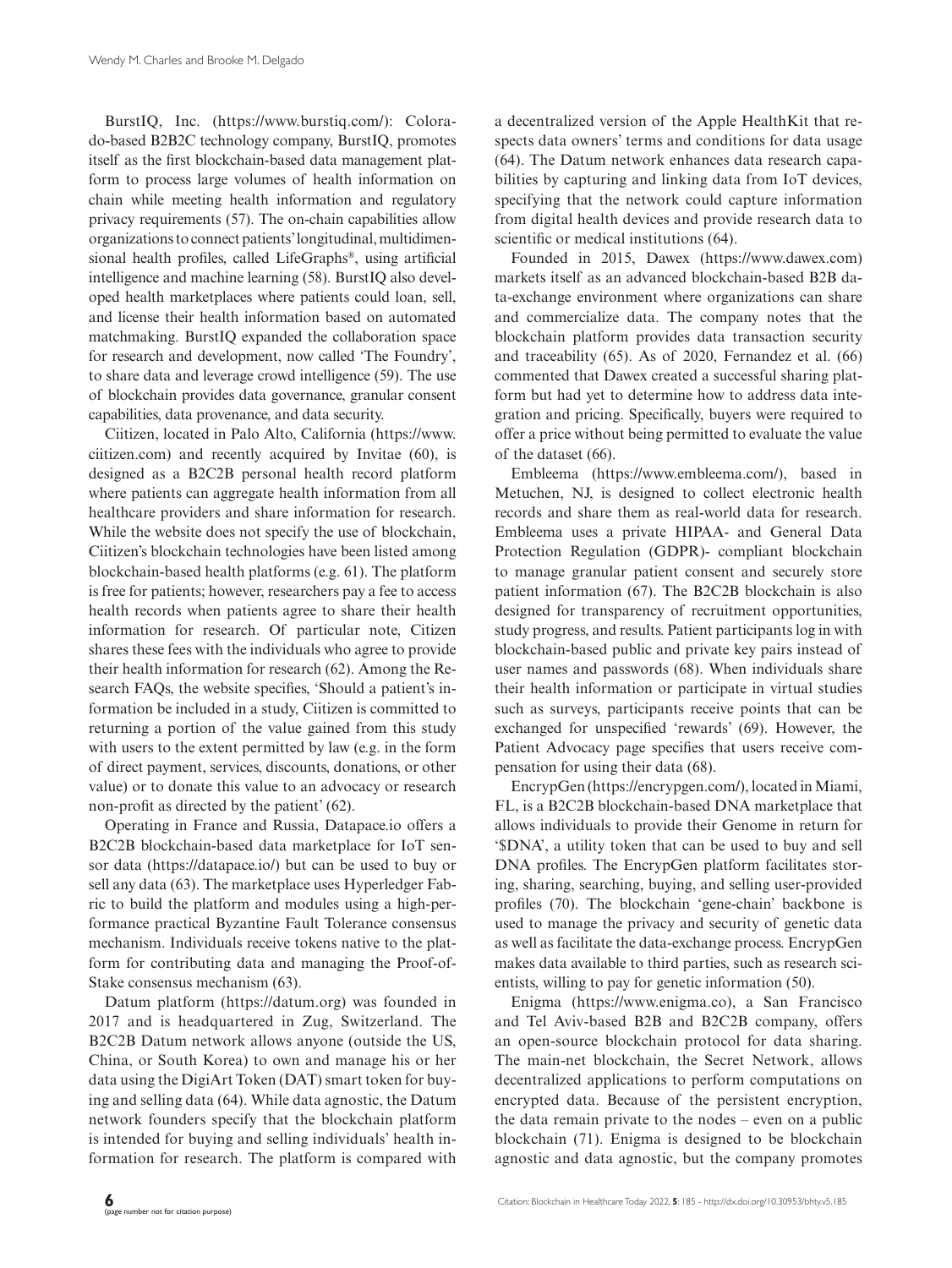its ability to facilitate research on health information. Further, the platform offers a data marketplace that allows data monetization (71).

[Hu-manity.co](http://Hu-manity.co) ([https://hu-manity.co/\)](https://hu-manity.co/) was founded in 2018 and is based in Sparta, NJ. In this B2C2B platform, individuals can upload all, part, or none of their healthcare records to the data marketplace and specify how their healthcare data can be accessed and used (72). [Hu-manity.](http://Hu-manity.co) [co](http://Hu-manity.co) allows patients to specify how their health information could be used with the prospect that pharmaceutical companies would pay each user for access to their data (73). Of interest, the company allows individuals to 'claim title' to their data and recognize their health information as 'personal property' (72). The IBM blockchain is used to allow granular consent of data and securely track the uses of data. The website notes that the company has not yet received a critical mass of people using the app, but once enough data are available, data participants will receive utility tokens – the 'Hu' token – that could be exchanged for internal offers and incentives with the plan for offering fiat currency in the future (72).

LunaDNA ([https://www.lunadna.com/\)](https://www.lunadna.com/), a San Diego-based B2C2B company, was formed in 2017 as a member-owned platform to help individuals manage the scientific and monetary value of their DNA. Individuals are encouraged to upload genetic files with the option of completing additional surveys and adding electronic health records to receive shares in the company (74). A portion of LunaDNA's proceeds from research is shared with members as (fiat) dividends per the company's filing with the US Securities and Exchange Commission (74).

In May 2021, the Finnish company Nokia launched a B2B blockchain-based data marketplace for sharing and monetizing data ([https://www.nokia.com/networks/ser](https://www.nokia.com/networks/services/nokia-data-marketplace/)[vices/nokia-data-marketplace/](https://www.nokia.com/networks/services/nokia-data-marketplace/)). While this data marketplace is not designed exclusively for health data, Nokia specified that health data are a use case for federated learning and monetization within its marketplace (75). Nokia specifies that a private, permissioned blockchain creates trusted and secure data transactions with transaction automation and federated intelligence (75). The nature of monetization to users (i.e. fiat currency or cryptocurrency) is not specified.

PhrOS ([https://phros.io/services/health\\_data\\_market](https://phros.io/services/health_data_market)) was founded in 2016 in Taipei, Taiwan as a B2C2B data-exchange network with a dedicated health data market. Patients can sign consent to share healthcare data with the network to be used for research. Patients and researchers exchange 'health points' for health-related data (76). A blockchain is used to manage the fine-grained consent options to use patients' health information, create a token-based exchange network, and offer wallet services to control users' keys and tokens (76). The website specifies that it can automatically gather and update participants'

health record data and push alerts to healthcare providers or hospitals if patients need immediate care.

#### *Data tokenization*

Blockchain technologies have spawned innovation for sophisticated methods for managing data. Because cryptocurrency is a digital asset represented on blockchains, the same approach has been applied to representing physical and digital assets for proof of ownership (77). Referred to as 'tokenization', classes of blockchain-based tokens are divided into two categories of fungible tokens and non-fungible tokens (NFTs). Fungible tokens are designed to be divided into fractions where each fraction is equal to others in value, allowing them to be interchangeable (78). In contrast, NFTs are unique assets that cannot be divided and are not interchangeable, such as a photo or physical object (78). The tokenization of digital assets has created new investment opportunities and new methods of establishing asset ownership (77).

Health records are also now being classified as NFTs as unique assets with the original value (79). Hapiffah et al. (80) created a proof of concept for a medical record system where patients' medical record data are registered as NFTs to establish proof of evidence and ownership. Sandner et al. (79) recognized that datasets can be classified as NFTs for blockchain-based token exchanges where a dataset's value is identified with the value of the NFT. The blockchain also then provides transparency and auditability to ensure honest data transactions (79).

# **Considerations**

Complications impacting data valuation and sale can be economical, social, or ethical. If blockchain organizations wish to engage in data valuation and sale, these values drive considerations of monetization and privacy (1).

## *Patient monetization*

While healthcare or life sciences organizations may benefit from the sale and use of patients' health information, will any of that money be given to the patients represented in the datasets? Klugman (81) argues that 'it is only "just" that [patients] benefit from the sale' (approx. p. 2). He adds that if the healthcare organizations are acting in the best interests of patients, then they should share data profit with the patients. Tlacuilo Fuentes (82) notes that patients regularly receive benefits from retail organizations in exchange for using their data, such as discounts or free uses apps/services. Klugman (81) adds that it is well within a healthcare organization's authority to offer additional services or reductions to copays and deductibles when healthcare organizations profit from patient health information.

While it is an admirable goal to provide compensation to patients who knowingly or unknowingly provide their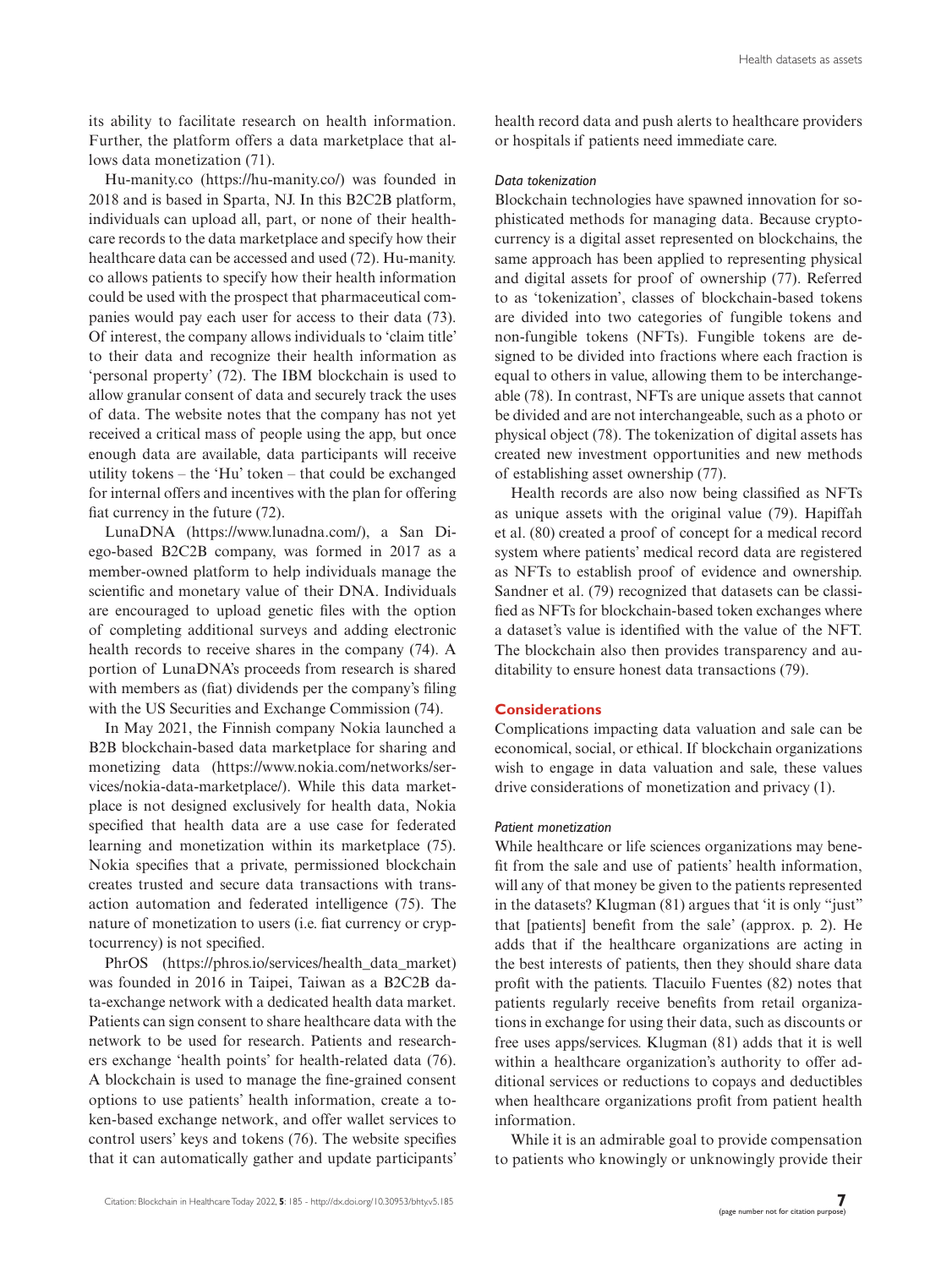information in a data marketplace, the marketplaces must determine methods of allocating compensation to these individuals. There are various reward programs granted for the use of data; however, this section focuses exclusively on sharing payments for individuals represented in health datasets purchased and used for research.

# Query pricing

Data are often accessed during queries where researchers may simply be attempting to determine study feasibility or compare and contrast datasets (51). In this case, the researcher needs to access an individual's data to determine whether the data are sufficient without committing to a dataset. Should individuals be compensated when datasets are merely sampled?

## Research and development pricing

Biocuration may only be a tiny part of research and development where a profitable product may not result for many years, if at all (83). Many research studies do not have initial funding – much the less profit (26). How should the original data subjects be recognized if a patient provides an early and relatively insignificant contribution to a later project?

## Horizontal value split

This challenge reflects the many parties that contribute to the healthcare data chain (51). Parties involve the healthcare provider who enters the data, the healthcare organization that stores and maintains the electronic health record system or data warehouse, the data broker, or even the data marketplace. Because each party provides data or infrastructure to support data, how should values be divided among these parties?

# Vertical value split

This challenge describes dividing the value among the individual patients represented in a dataset where the data of different people contribute to the dataset (51). Should patients with more healthcare visits, therefore contributing more data, be compensated more than those with fewer healthcare visits? Or should patients with higher health data quality receive more compensation than those with less quality?

# Cost sharing split

As there are many costs for storing and curating data, should the profits be distributed in the same proportion as the costs (26)? Should the costs for resources and capital investments first be declared and quantified before determining how best to distribute the profits? A form of cost-sharing split is to grant free services in exchange for selling the data. For example, PicnicHealth provides a free personal health record app to patients/consumers if these individuals allow their health information to be sold for future research (84). Otherwise, patients/consumers must pay \$299 for processing the past medical records and \$39 per month.

When individuals receive monetization for participating in a data marketplace, it is also necessary to consider the financial ramifications of withdrawal. Should a company allow an individual to remove their data before costs are recovered if the transaction was in exchange for free genetic sequencing (50)? LunaDNA, a blockchain-based DNA marketplace, allows individuals to withdraw consent for subsequent use of their data; however, the individual will lose all ownership shares previously granted (85). This arrangement could coerce individuals to allow their data to be used instead of missing out on potential financial benefits.

While some blockchain designers have proposed cryptocurrency-based payments based on decentralized anonymous research networks (86), it may be impractical for research payments in the US to remain anonymous. Payments for participating in research are considered taxable income, and Internal Revenue Service (IRS) Form 1099 must be issued to the participant if payments equal or exceed \$600 in a calendar year (87). It is unlikely that monetization payments could reach that amount, but organizations would have to track the identities of the individuals to comply with IRS regulations (88).

Even if patient compensation were feasible, Hank Greely, Director of Stanford University's Center for Law and the Biosciences (14) wrote, 'as to compensation, figuring out a royalty kind of system seems very hard to me because of the difficulty of assigning cause/ contribution to any particular person's data … and any flat compensation would likely not be very much' (approx. p. 2). When the monetization to individuals is very small, the administrative costs would likely exceed the financial benefit to consumers. Even when using blockchain-based automation, there are costs for data transfers, creating a business model that would be difficult to sustain.

## *Privacy and security*

Blockchain-based technologies can offer new methods to protect the privacy of patient-level information.

# Zero-knowledge proofs

Zero-knowledge proofs are blockchain-based strategies that allow one party to prove that some statement is true to another party without revealing anything but the truth of the statement (52, 89). This technology is particularly effective for performing quality assurance without needing to access patient-level information.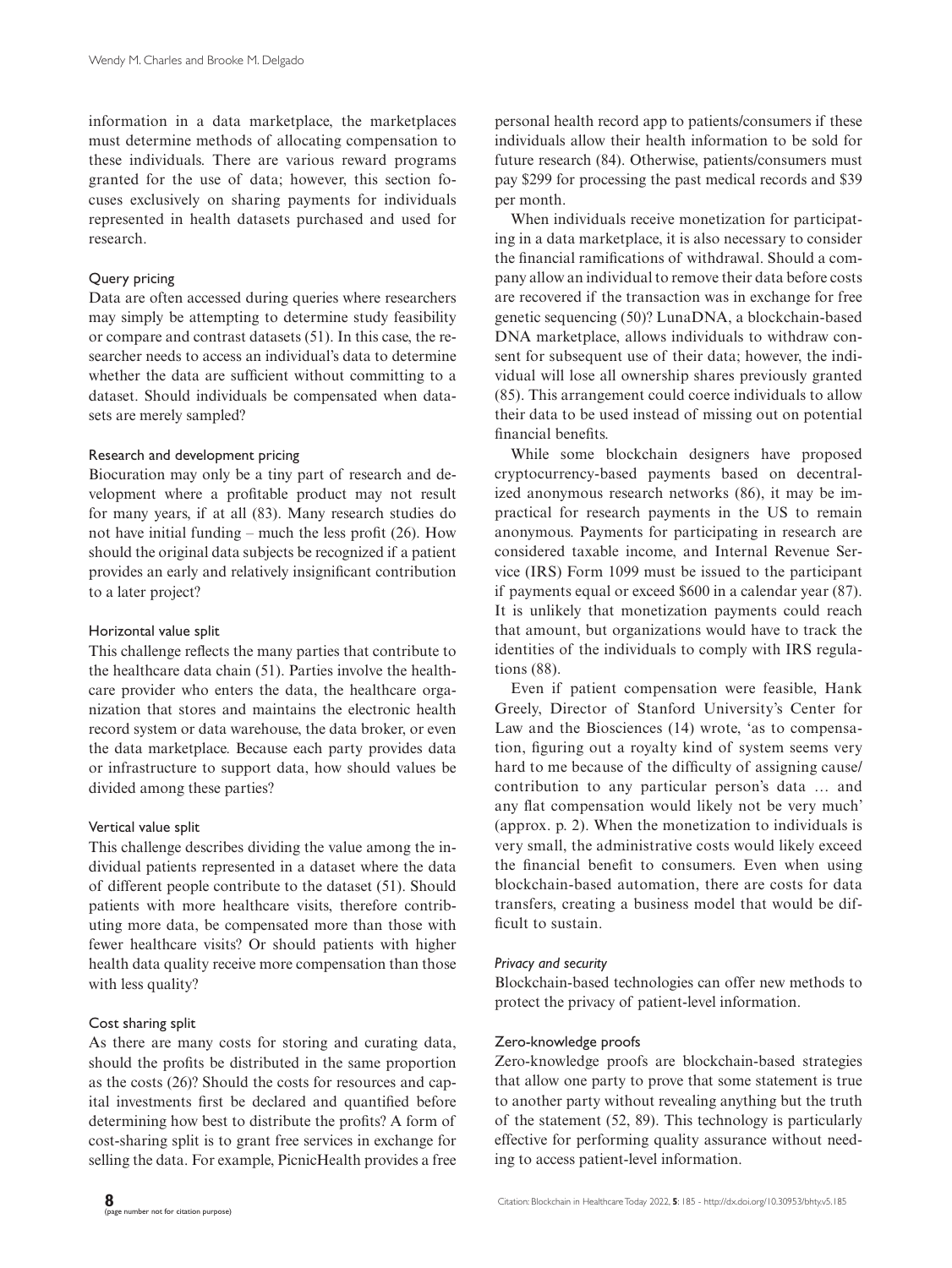## Homomorphic encryption

Homomorphic encryption involves encryption methods that allow one to perform calculations on encrypted data that does not allow visibility into raw data. When decrypted, the calculated output is the same as if the operations had been performed on the unencrypted data (90). While promising, homomorphic encryption has not yet achieved widespread adoption.

## Federated learning systems

Federated learning systems share machine learning algorithms or edge training plans without sharing the raw data (91). Organizations can bring analytic tools to the data while protecting individuals' privacy (92).

## Creation of synthetic data

Some blockchain technologies allow the creation of synthetic data that mask individually identifiable data within a dataset (93).

Even when using blockchains to manage health data, no technology is impervious to vulnerabilities. Unidentified strategies using encryption may be vulnerable to future computing advances (92). Furthermore, blockchains and smart contracts have been hacked or breached (50) – even the sizeable public blockchain networks should not be described as entirely immutable (94). Therefore, organizations should remain cautious about data protection for data sharing and sales because there could be considerable unintended consequences for the patients represented in the datasets.

# *Data quality*

While health data acquisition is often thought to be relatively straightforward – especially when using a data service or marketplace – there are often misconceptions about health data quality. The reality is that health information is not designed for research purposes and can be notoriously inaccurate and incomplete (95). Vezyridis and Timmons (26) described that within the National Health Services electronic health record systems, the billing codes used to record the same disease could vary widely between healthcare practices. In addition, the massive volume of electronic health datasets also affects quality because it is challenging to implement data standards and ranges (25).

Health data inaccuracies may require researchers to spend valuable time identifying and eliminating health information that may be of poor quality (83). Worse, researchers may inadvertently use inaccurate health information in research that is not reproducible or may lead to spending limited research funds on projects that are ultimately dead ends (92). Finally, the use of unidentified datasets further complicates data quality because a researcher cannot examine the original sources to confirm

or correct data values (92). While some may encourage the use of blockchain to address health data accuracy (96), the use of blockchain for inaccurate health information exemplifies the 'zero state problem' described by LaPointe and Fishbane (97). The authors note that organizations have not achieved 'trusted data' by adding inaccurate information to a blockchain.

# **Discussion**

Mandl and Perakslis (92) point out that it is sadly ironic that patients and healthcare organizations are often unable to obtain health information necessary for treatment; however, the same patients may be included in massive datasets that are shared and sold without appropriate monitoring or oversight. For many health data marketplaces, neither patients nor healthcare organizations are given visibility or control of health information sold in data marketplaces.

This article describes how blockchain technologies are increasingly used to manage the transparency and control of health data in data marketplaces. This technology can advance individual patients' control over their information, monitor access to their data, and control permissions (32), including the ability to revoke permissions (82).

#### *Limitations*

As there is a growing interest in managing health datasets as assets, blockchain technologies can improve data valuation and asset management (8). However, there are no uniform approaches to valuation (26) or assetization of health information (25). Thus far, most research conducted on data value has focused on the factors that can influence perceived data value (25). However, there is a need to draft effective algorithms that consider data valuation methods, industry sectors, and data. Furthermore, it is unclear how Fair Market Value limitations required for some datasets may influence or educate these algorithms.

In addition, the scope of research on data marketplaces is not well developed (23), and the research on blockchain-based data valuation and sales is scant. These areas would benefit from an additional study to advance concrete methods of data valuation and responsible development of blockchain-based data marketplaces.

# *Future work*

Blockchain-based data marketplaces are emerging to provide data management and automate monetization practices. However, minimal research has been conducted involving heavily regulated data, such as health information or data intended for submission to the FDA. There is a great need for determining appropriate blockchain platforms and best practices for data management to create sustainable marketplaces for this emerging area.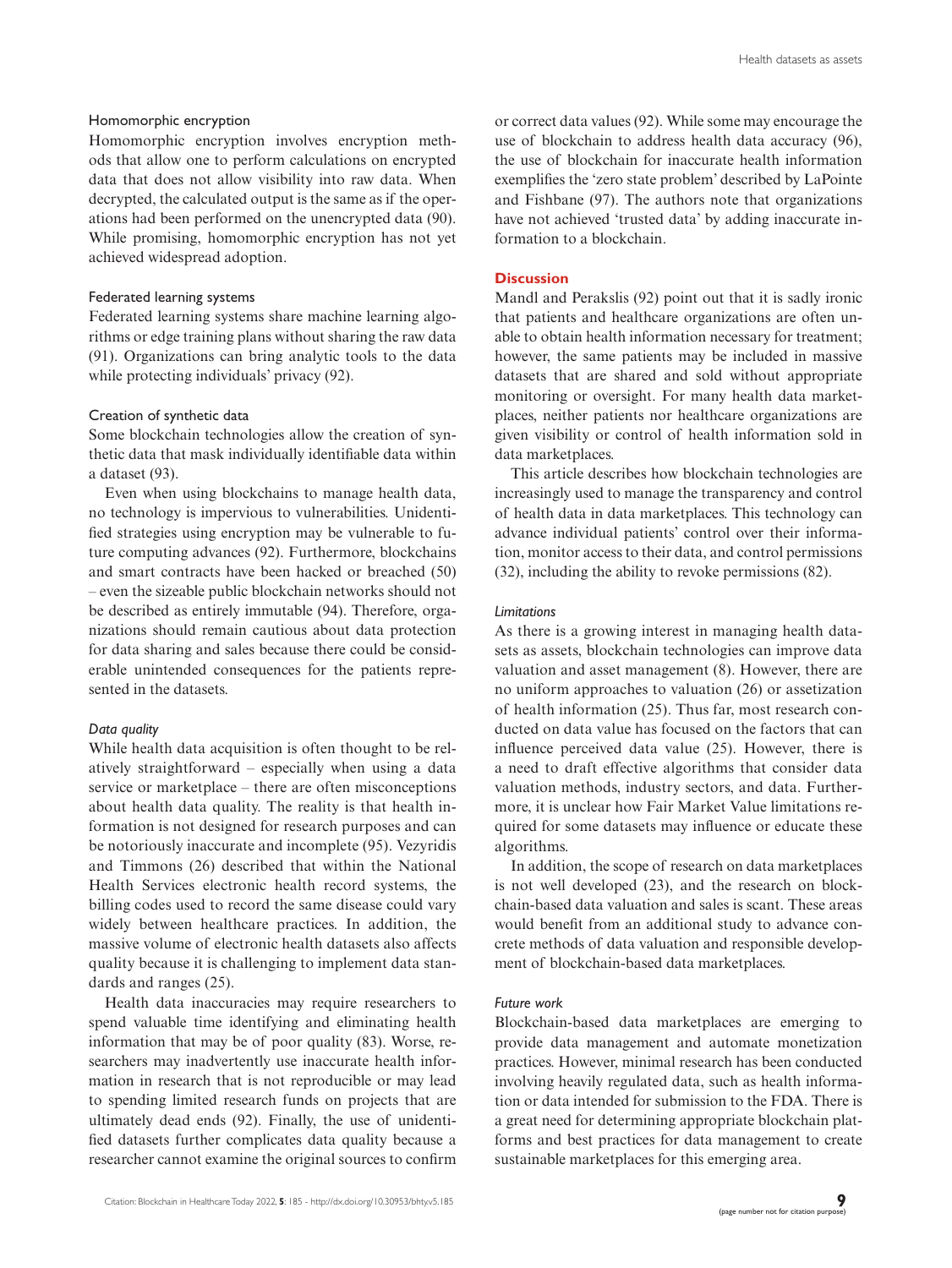While the legal, ethical, and regulatory considerations of health data ownership are beyond the scope of this study, additional research on data ownership may advance understanding about authority to control and value health information (81).

Similarly, there is an additional need for understanding whether blockchain-based NFTs can establish datasets as assets and whether NFTs can enhance concepts of data ownership, data control, and value. Specifically, could NFTs demonstrate the value of intangible data assets and/or exclusivity of these data assets?

## **Conclusion**

The sales and exchange of health information grow significantly more extensive and diverse as data can be collected from electronic health record systems and patient-generated data from wearables and wellness apps. The need for sales and exchange is bolstered by the need for real-world data within life sciences organizations. The combination of health data volumes and needs creates a new data economy (82) and opportunities to better assess the data value for these economic opportunities.

Health data assets have been managed by complex and outdated methods where patients are unaware of control and uses of their health information. However, as patients are increasingly empowered with greater electronic access to their health information – and privacy regulations have enabled individuals to have more information and control over data uses – blockchain-based data management systems will serve as an enabling technology. This technology allows patients opportunities for granular consent and greater visibility into the uses of their health information. While mechanisms of data monetization and assetization are still being developed, blockchain technology is a critical tool for maximizing the potential for the emerging health data economy.

## **Acknowledgements**

The authors gratefully acknowledge the thoughtful review, editing, and graphic support provided by Leanne Johnson and Hayley Miller.

## **Conflicts of interest and funding**

The authors work for a company that designs blockchain platforms used for healthcare information. However, this article was intended to provide broad educational information on data marketplaces and data valuation. Several blockchain platforms are described in a neutral and objective manner. The authors did not receive any funding or financial source of support to write this manuscript.

## **Authors' contributions**

Both authors contributed to the conception, design, writing, and editing of this article.

## **References**

- 1. Demuro P, Petersen C, Turner P. Health "big data" value, benefit, and control: the patient ehealth equity gap. Stud Health Technol Inform 2020; 270: 1123–7. doi: [10.3233/SHTI200337](http://doi.org/10.3233/SHTI200337)
- 2. Tang C, Plasek JM, Bates DW. Rethinking data sharing at the dawn of a health data economy: a viewpoint. J Med Internet Res 2018; 20(11): e11519. doi: [10.2196/11519](https://doi.org/10.2196/11519)
- 3. Food and Drug Administration. Framework for FDA's real-world evidence program. Silver Spring, MD; 2018. Available from: <https://www.fda.gov/media/120060/download>[cited 12 September 2021].
- 4. Food and Drug Administration. Role of RWE in regulatory decision-making. Silver Spring, MD; 2021. Available from: [https://www.fda.gov/drugs/news-events-human-drugs/fda-ap](https://www.fda.gov/drugs/news-events-human-drugs/fda-approval-demonstrates-role-real-world-evidence-regulatory-decision-making-drug-effectiveness)[proval-demonstrates-role-real-world-evidence-regulatory-deci](https://www.fda.gov/drugs/news-events-human-drugs/fda-approval-demonstrates-role-real-world-evidence-regulatory-decision-making-drug-effectiveness)[sion-making-drug-effectiveness](https://www.fda.gov/drugs/news-events-human-drugs/fda-approval-demonstrates-role-real-world-evidence-regulatory-decision-making-drug-effectiveness) [cited 12 September 2021].
- 5. Food and Drug Administration. Real-world evidence. Silver Spring, MD; 2021. Available from: [https://www.fda.](https://www.fda.gov/science-research/science-and-research-special-topics/real-world-evidence) [gov/science-research/science-and-research-special-topics/re](https://www.fda.gov/science-research/science-and-research-special-topics/real-world-evidence)[al-world-evidence](https://www.fda.gov/science-research/science-and-research-special-topics/real-world-evidence) [cited 12 September 2021].
- 6. Przepiorka D, Ko C-W, Deisseroth A, Yancey CL, Candau-Chacon R, Chiu H-J, et al. FDA approval: blinatumomab. Clin Cancer Res 2015; 21(18): 4035–9. doi: [10.1158/1078-0432.](https://doi.org/10.1158/1078-0432.CCR-15-0612) [CCR-15-0612](https://doi.org/10.1158/1078-0432.CCR-15-0612)
- 7. Food and Drug Administration, Center for Drug Evaluation. FDA approves new use of transplant drug based on real-world evidence. Silver Spring, MD; 2021. Available from: [https://](https://www.fda.gov/drugs/news-events-human-drugs/fda-approves-new-use-transplant-drug-based-real-world-evidence) [www.fda.gov/drugs/news-events-human-drugs/fda-approves](https://www.fda.gov/drugs/news-events-human-drugs/fda-approves-new-use-transplant-drug-based-real-world-evidence)[new-use-transplant-drug-based-real-world-evidence](https://www.fda.gov/drugs/news-events-human-drugs/fda-approves-new-use-transplant-drug-based-real-world-evidence) [cited 7 October 2021].
- 8. Wang X, Feng Q, Chai J. The research of consortium blockchain dynamic consensus based on data transaction evaluation. In: Proceedings of 2018 11th International Symposium on Computational Intelligence and Design (ISCID). Piscataway, NJ: IEEE; 2018, pp. 214–17. doi: [10.1109/ISCID.2018.10150](https://doi.org/10.1109/ISCID.2018.10150)
- 9. Agarwal A, Dahleh M, Sarkar T. A marketplace for data: an algorithmic solution. In: EC '19: Proceedings of the 2019 ACM Conference on Economics and Computation. New York: Association for Computing Machinery; 2019, pp. 701–26. doi: [10.1145/3328526.3329589](https://doi.org/10.1145/3328526.3329589)
- 10. Moro Visconti R. Blockchain valuation: Internet of value and smart transactions. In: Moro Visconti R, ed. The valuation of digital intangibles. Cham: Palgrave Macmillan; 2020, pp. 401–22. doi: [10.1007/978-3-030-36918-7\\_16](https://doi.org/10.1007/978-3-030-36918-7_16)
- 11. Office for Civil Rights. Marketing: health information privacy. Washington, DC: US Department of Health and Human Services; 2009. Available from: [https://www.hhs.gov/hipaa/for-pro](https://www.hhs.gov/hipaa/for-professionals/privacy/guidance/marketing/index.html)[fessionals/privacy/guidance/marketing/index.html](https://www.hhs.gov/hipaa/for-professionals/privacy/guidance/marketing/index.html) [cited 19 September 2021].
- 12. DNA Token. Pompano Beach, FL: EncrypGen; 2021. Available from:<https://encrypgen.com/dna-token/> [cited 19 September 2021].
- 13. Elvidge S. Roche buys cancer data company Flatiron Health for \$1.9B. Washington, DC: Biopharma Dive; 2018. Available from: [https://www.biopharmadive.com/news/roche-buys-can](https://www.biopharmadive.com/news/roche-buys-cancer-data-company-flatiron-health-for-19b/517285/)[cer-data-company-flatiron-health-for-19b/517285/](https://www.biopharmadive.com/news/roche-buys-cancer-data-company-flatiron-health-for-19b/517285/) [cited 19 September 2021].
- 14. Cutler JE. How can patients make money off their medical data? Arlington, VA: Bloomberg Law; 2019. Available from: [https://news.bloomberglaw.com/pharma-and-life-sciences/](https://news.bloomberglaw.com/pharma-and-life-sciences/how-can-patients-make-money-off-their-medical-data) [how-can-patients-make-money-off-their-medical-data](https://news.bloomberglaw.com/pharma-and-life-sciences/how-can-patients-make-money-off-their-medical-data) [cited] 19 September 2021].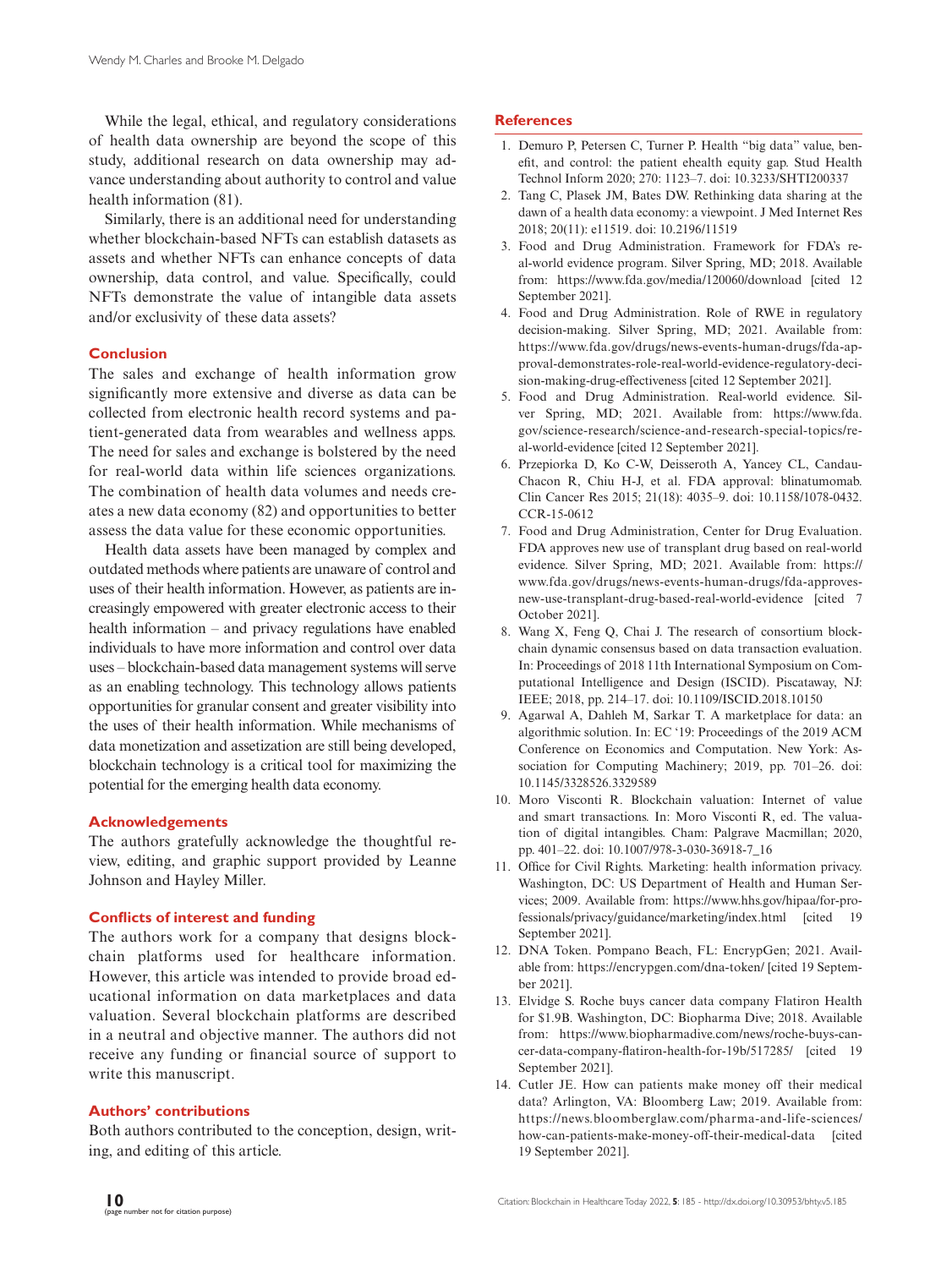- 15. Fisher M. Google-ascension: why is HIPAA probably not being violated? Atlanta, GA: Health IT Consultant; 2019. Available from: [https://hitconsultant.net/2019/11/13/google-as](https://hitconsultant.net/2019/11/13/google-ascension-why-is-hipaa-probably-not-being-violated/)[cension-why-is-hipaa-probably-not-being-violated/](https://hitconsultant.net/2019/11/13/google-ascension-why-is-hipaa-probably-not-being-violated/) [cited 19 September 2021].
- 16. HIPAA Journal. Google confirms it has legitimate access to millions of Ascension patients' health records. Sherman Oaks, CA; 2019. Available from: [https://www.hipaajournal.com/](https://www.hipaajournal.com/google-confirms-it-has-legitimate-access-to-millions-of-ascension-patients-health-records/) [google-confirms-it-has-legitimate-access-to-millions-of-ascen](https://www.hipaajournal.com/google-confirms-it-has-legitimate-access-to-millions-of-ascension-patients-health-records/)[sion-patients-health-records/](https://www.hipaajournal.com/google-confirms-it-has-legitimate-access-to-millions-of-ascension-patients-health-records/) [cited 19 September 2021].
- 17. Ross C. Backed by hospitals, Truveta wades into the business of selling health data. Boston, MA: STAT; 2021. Available from: [https://www.statnews.com/2021/02/17/truveta-patient-data-ter](https://www.statnews.com/2021/02/17/truveta-patient-data-terry-myerson/)[ry-myerson/](https://www.statnews.com/2021/02/17/truveta-patient-data-terry-myerson/) [cited 19 September 2021].
- 18. Wang D, Liu W, Liang Y, Wei S. Decision optimization in service supply chain: the impact of demand and supply-driven data value and altruistic behavior. Ann Oper Res 2021. doi: [10.1007/](https://doi.org/10.1007/s10479-021-04018-y) [s10479-021-04018-y](https://doi.org/10.1007/s10479-021-04018-y)
- 19. Li H, Li H, Wen Z, Mo J, Wu J. Distributed heterogeneous storage based on data value. In: Proceedings of 2017 IEEE 2nd Information Technology, Networking, Electronic and Automation Control Conference (ITNEC). Piscataway, NJ: IEEE; 2017, pp. 264–71. doi: [10.1109/itnec.2017.8284985](https://doi.org/10.1109/itnec.2017.8284985)
- 20. Nolin JM. Data as oil, infrastructure or asset? Three metaphors of data as economic value. J Inform Commun Ethics Soc 2019;18(1):28–43. doi: [10.1108/JICES-04-2019-0044](https://doi.org/10.1108/JICES-04-2019-0044)
- 21. Financial Accounting Standards Board. Statement of financial accounting concepts No 2. 2008. Report No.: CON2. Available from: [https://www.fasb.org/jsp/FASB/Document\\_C/Document-](https://www.fasb.org/jsp/FASB/Document_C/DocumentPage?cid=1218220132599&acceptedDisclaimer=true)[Page?cid=1218220132599&acceptedDisclaimer=true](https://www.fasb.org/jsp/FASB/Document_C/DocumentPage?cid=1218220132599&acceptedDisclaimer=true) [cited 26 September 2021].
- 22. Financial Accounting Standards Board. Statement of financial accounting concepts No. 6. 2008. Report No.: CON6. Available from: [https://www.fasb.org/jsp/FASB/Document\\_C/Document-](https://www.fasb.org/jsp/FASB/Document_C/DocumentPage?cid=1218220132831&acceptedDisclaimer=true)[Page?cid=1218220132831&acceptedDisclaimer=true](https://www.fasb.org/jsp/FASB/Document_C/DocumentPage?cid=1218220132831&acceptedDisclaimer=true) [cited 8 October 2021].
- 23. Banterle F. Data ownership in the data economy: a European dilemma. Rochester, New York, USA: SSRN; 2018. No.: 3277330. doi: [10.2139/ssrn.3277330](https://doi.org/10.2139/ssrn.3277330)
- 24. Suarez SG, le Roux CL, Saxunová D, Li Y. Intangible assets as invisible value in the global business environment. In: Nováčková D, Saxunová D, Delaneuville F, eds. European Union and its new challenges in the digitalized age. Prague: Wolters Kluwer; 2020, pp. 140–50. Available from: [https://www.fm.uniba.sk/fileadmin/](https://www.fm.uniba.sk/fileadmin/fm/Veda/projekty/Jean_Monnet_project/Book_of_Chapters_-70-Schuman-170x240__5_.pdf) [fm/Veda/projekty/Jean\\_Monnet\\_project/Book\\_of\\_Chapters\\_-70-](https://www.fm.uniba.sk/fileadmin/fm/Veda/projekty/Jean_Monnet_project/Book_of_Chapters_-70-Schuman-170x240__5_.pdf) [Schuman-170x240\\_\\_5\\_.pdf](https://www.fm.uniba.sk/fileadmin/fm/Veda/projekty/Jean_Monnet_project/Book_of_Chapters_-70-Schuman-170x240__5_.pdf) [cited 8 October 2021].
- 25. Bendechache M, Limaye N, Brennan R. Towards an automatic data value analysis method for relational databases. In: Filipe J, Smialek M, Brodsky A, Hammoudi S, eds. Proceedings of the 22nd International Conference on Enterprise Information Systems. Setúbal, Portugal: SciTePress, Science and Technology Publications, Lda; 2020, pp. 833–40. doi: [10.5220/0009575508330840](https://doi.org/10.5220/0009575508330840)
- 26. Vezyridis P, Timmons S. E-Infrastructures and the divergent assetization of public health data: expectations, uncertainties, and asymmetries. Soc Stud Sci 2021;51(4):606–27. doi: [10.1177/0306312721989818](https://doi.org/10.1177/0306312721989818)
- 27. Valavi E, Hestness J, Ardalani N, Iansiti M. Time and the value of data. Harvard Business School; 2020. Report No.: 21-016. Available from: [https://www.hbs.edu/ris/Publication%20Files/](https://www.hbs.edu/ris/Publication%20Files/WP21-016_277b3482-f84f-4a6c-8dbc-00e6826bf1a2.pdf) [WP21-016\\_277b3482-f84f-4a6c-8dbc-00e6826bf1a2.pdf](https://www.hbs.edu/ris/Publication%20Files/WP21-016_277b3482-f84f-4a6c-8dbc-00e6826bf1a2.pdf) [cited] 19 September 2021].
- 28. Nasonov D, Visheratin AA, Boukhanovsky A. Blockchain-based transaction integrity in distributed big data marketplace. In: Shi Y, Fu H, Tian Y, Krzhizhanovskaya VV, Lees MH, Dongarra J, et al., eds. Computational science – ICCS 2018. Cham: Springer; 2018, pp. 569–77. doi: [10.1007/978-3-319-93698-7\\_43](https://doi.org/10.1007/978-3-319-93698-7_43)
- 29. Schwartz R, Platten D, Nadell D. How much is your data worth? Duff & Phelps; 2020. Available from: [https://www.duf](https://www.duffandphelps.com/-/media/assets/pdfs/webcasts/how-much-is-your-data-worth.pdf)[fandphelps.com/-/media/assets/pdfs/webcasts/how-much-is](https://www.duffandphelps.com/-/media/assets/pdfs/webcasts/how-much-is-your-data-worth.pdf)[your-data-worth.pdf](https://www.duffandphelps.com/-/media/assets/pdfs/webcasts/how-much-is-your-data-worth.pdf) [cited 28 September 2021].
- 30. Firica O, Manaicu A. How to appraise the data assets of a company. Qual Access Success 2018; 19(S3): 41–9. Available from: [https://www.srac.ro/calitatea/en/arhiva/supliment/2018/Q-as-](https://www.srac.ro/calitatea/en/arhiva/supliment/2018/Q-asContents_Vol.19_S3_October-2018.pdf)Contents Vol.19 S3 October-2018.pdf [cited 9 October 2021].
- 31. Hitchner JR. Financial valuation workbook: step-by-step exercises and tests to help you master financial valuation. Hoboken, NJ: John Wiley & Sons; 2017, 480 p. Available from: [https://play.google.com/](https://play.google.com/store/books/details?id=kArGDgAAQBAJ) [store/books/details?id=kArGDgAAQBAJ](https://play.google.com/store/books/details?id=kArGDgAAQBAJ) [cited 9 October 2021].
- 32. Mamoshina P, Ojomoko L, Yanovich Y, Ostrovski A, Botezatu A, Prikhodko P, et al. Converging blockchain and next-generation artificial intelligence technologies to decentralize and accelerate biomedical research and healthcare. Oncotarget 2018; 9(5): 5665–90. doi: [10.18632/oncotarget.22345](https://doi.org/10.18632/oncotarget.22345)
- 33. Lawrenz S, Andreas SPR. Blockchain technology as an approach for data marketplaces. In: ICBCT 2019: Proceedings of the 2019 International Conference on Blockchain Technology. New York: Association for Computing Machinery; 2019, pp. 52–9. doi: [10.1145/3320154.3320165](https://doi.org/10.1145/3320154.3320165)
- 34. Yao L, Jia Y, Zhang H, Long K, Pan M, Yu S. A decentralized private data transaction pricing and quality control method. In: ICC 2019 – 2019 IEEE International Conference on Communications (ICC). Piscataway, NJ: IEEE; 2019. doi: [10.1109/](https://doi.org/10.1109/icc.2019.8761577) [icc.2019.8761577](https://doi.org/10.1109/icc.2019.8761577)
- 35. Zozus MN, Bonner J. Towards data value-level metadata for clinical studies. In: Lau F, Bartle-Clar J, Bliss G, Borycki E, Courtney K, Kuo A, eds. Building capacity for health informatics in the future. Amsterdam: IOS Press; 2017, pp. 418–23. doi: [10.3233/978-1-61499-742-9-418](https://doi.org/10.3233/978-1-61499-742-9-418)
- 36. Stack B. Here's how much your personal information is selling for on the dark web. Dublin, Ireland: Experian; 2017. Available from: [https://www.experian.com/blogs/ask-experian/heres-how](https://www.experian.com/blogs/ask-experian/heres-how-much-your-personal-information-is-selling-for-on-the-dark-web/)[much-your-personal-information-is-selling-for-on-the-dark](https://www.experian.com/blogs/ask-experian/heres-how-much-your-personal-information-is-selling-for-on-the-dark-web/)[web/](https://www.experian.com/blogs/ask-experian/heres-how-much-your-personal-information-is-selling-for-on-the-dark-web/) [cited 21 September 2021].
- 37. Robinson SC. What's your anonymity worth? Establishing a marketplace for the valuation and control of individuals' anonymity and personal data. Digit Policy Regul Gov 2017; 39: 88. doi: [10.1108/DPRG-05-2017-0018](https://doi.org/10.1108/DPRG-05-2017-0018)
- 38. Chernyshev M, Zeadally S, Baig Z. Healthcare data breaches: implications for digital forensic readiness. J Med Syst 2018; 43(1): 7. doi: [10.1007/s10916-018-1123-2](https://doi.org/10.1007/s10916-018-1123-2)
- 39. Seh AH, Zarour M, Alenezi M, Sarkar AK, Agrawal A, Kumar R, et al. Healthcare data breaches: insights and implications. Healthcare (Basel) 2020; 8(2): 133. doi: [10.3390/](https://doi.org/10.3390/healthcare8020133) [healthcare8020133](https://doi.org/10.3390/healthcare8020133)
- 40. Trustwave global security report. Greenwood Village, CO: Trustwave; 2019. Available from: [https://www.trustwave.com/](https://www.trustwave.com/en-us/resources/library/documents/2019-trustwave-global-security-report/) [en-us/resources/library/documents/2019-trustwave-global-secu](https://www.trustwave.com/en-us/resources/library/documents/2019-trustwave-global-security-report/)[rity-report/](https://www.trustwave.com/en-us/resources/library/documents/2019-trustwave-global-security-report/) [cited 21 September 2021].
- 41. Birch K, Chiappetta M, Artyushina A. The problem of innovation in technoscientific capitalism: data rentership and the policy implications of turning personal digital data into a private asset. Policy Stud 2020; 41(5): 468–87. doi: [10.1080/01442872.2020.1748264](https://doi.org/10.1080/01442872.2020.1748264)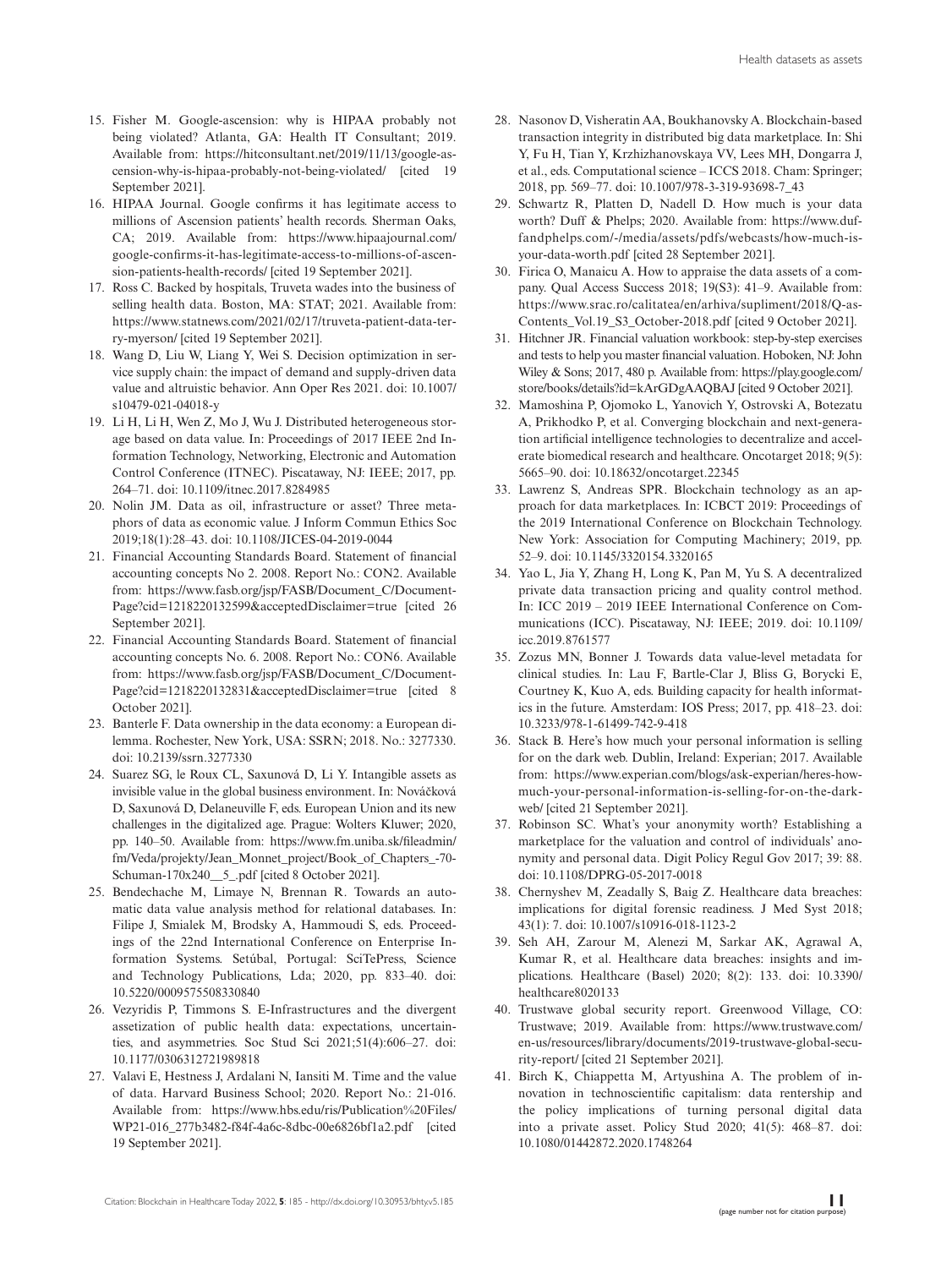- 42. Goasduff L. Gartner top 10 trends in data and analytics for 2020. Stamford, CT; 2020. Available from: [https://www.gartner.com/smarterwithgartner/gartner](https://www.gartner.com/smarterwithgartner/gartner-)top-10-trends-in-data-and-analytics-for-2020 [cited 22 September 2021].
- 43. van de Ven M, Abbas AE, Roosenboom-Kwee Z, de Reuver M. Creating a taxonomy of business models for data marketplaces. In: Pucihar A, Kljajić Borštnar M, Bons R, Cripps H, Vidmar D, Perša J, eds. 34th Bled eConference Digital Support from Crisis to Progressive Change Conference Proceedings. Maribor: University Maribor Press; 2021, pp. 313–25. doi: [10.18690/978-961-286-485-9](https://doi.org/10.18690/978-961-286-485-9)
- 44. Stahl F, Schomm F, Vossen G, Vomfell L. A classification framework for data marketplaces. Vietnam J Comput Sci 2016; 3(3): 137–43. doi: [10.1007/s40595-016-0064-2](https://doi.org/10.1007/s40595-016-0064-2)
- 45. Hayashi T, Ohsawa Y. TEEDA: an interactive platform for matching data providers and users in the data marketplace. Information 2020; 11(4): 218. doi: [10.3390/info11040218](https://doi.org/10.3390/info11040218)
- 46. Gray K. Consortia, buying groups and trends in demand aggregation. Cleveland, OH; 2003. Available from: [https://citeseerx.ist.](https://citeseerx.ist.psu.edu/viewdoc/download?doi=10.1.1.584.5281&rep=rep1&type=pdf) [psu.edu/viewdoc/download?doi=10.1.1.584.5281&rep=rep1&](https://citeseerx.ist.psu.edu/viewdoc/download?doi=10.1.1.584.5281&rep=rep1&type=pdf) [type=pdf](https://citeseerx.ist.psu.edu/viewdoc/download?doi=10.1.1.584.5281&rep=rep1&type=pdf) [cited 27 September 2021].
- 47. Fruhwirth M, Rachinger M, Prlja E. Discovering business models of data marketplaces. In: Bui TX, ed. Proceedings of the 53rd Hawaii International Conference on System Sciences. Honolulu, HI: University of Hawai'i; 2020, pp. 5738–47. doi: [10.24251/](https://doi.org/10.24251/HICSS.2020.704) [HICSS.2020.704](https://doi.org/10.24251/HICSS.2020.704)
- 48. Dai W, Dai C, Choo K-KR, Cui C, Zou D, Jin H. SDTE: a secure blockchain-based data trading ecosystem. IEEE Trans Inform Forensics Secur 2020; 15: 725–37. doi: [10.1109/](https://doi.org/10.1109/TIFS.2019.2928256) [TIFS.2019.2928256](https://doi.org/10.1109/TIFS.2019.2928256)
- 49. Spiekermann M. Data marketplaces: trends and monetisation of data goods. Intereconomics 2019; 54(4): 208–16. doi: [10.1007/](https://doi.org/10.1007/s10272-019-0826-z) [s10272-019-0826-z](https://doi.org/10.1007/s10272-019-0826-z)
- 50. Ahmed E, Shabani M. DNA data marketplace: an analysis of the ethical concerns regarding the participation of the individuals. Front Genet 2019; 10: 1107. doi: [10.3389/fgene.2019.01107](https://doi.org/10.3389/fgene.2019.01107)
- 51. Laoutaris N. Why online services should pay you for your data? The arguments for a human-centric data economy. IEEE Internet Comput 2019; 23(5): 29–35. doi: [10.1109/](https://doi.org/10.1109/MIC.2019.2953764) [MIC.2019.2953764](https://doi.org/10.1109/MIC.2019.2953764)
- 52. Zhu L, Dong H, Shen M, Gai K. An incentive mechanism using Shapley value for blockchain-based medical data sharing. In: 2019 IEEE 5th International Conference on Big Data Security on Cloud (BigDataSecurity), IEEE International Conference on High Performance and Smart Computing, (HPSC) and IEEE International Conference on Intelligent Data and Security (IDS). Piscataway, NJ: IEEE; 2019, pp. 113–18. doi: [10.1109/](https://doi.org/10.1109/BigDataSecurity-HPSC-IDS.2019.00030) [BigDataSecurity-HPSC-IDS.2019.00030](https://doi.org/10.1109/BigDataSecurity-HPSC-IDS.2019.00030)
- 53. Wang Z, Zheng Z, Jiang W, Tang S. Blockchain-enabled data sharing in supply chains: model, operationalization, and tutorial. Prod Oper Manag 2021; 30(7): 1965–85. doi: [10.1111/](https://doi.org/10.1111/poms.13356) [poms.13356](https://doi.org/10.1111/poms.13356)
- 54. Grabis J, Stankovski V, Zariņš R. Blockchain enabled distributed storage and sharing of personal data assets. In: Proceedings of the 2020 IEEE 36th International Conference on Data Engineering Workshops (ICDEW). Piscataway, NJ: IEEE; 2020, pp. 11–17. doi: [10.1109/ICDEW49219.2020.00-13](https://doi.org/10.1109/ICDEW49219.2020.00-13)
- 55. Lee CK. Blockchain application with health token in medical  $\&$ health industrials. In: Zhao S, ed. Proceedings of the 2nd International Conference on Social Science, Public Health and Education (SSPHE 2018). Paris, France: Atlantis Press; 2019, pp. 233–6. doi: [10.2991/ssphe-18.2019.55](https://doi.org/10.2991/ssphe-18.2019.55)
- 56. Täuscher K, Laudien SM. Understanding platform business models: a mixed methods study of marketplaces. Eur Manag J 2018; 36(3): 319–29. doi: [10.1016/j.emj.2017.06.005](https://doi.org/10.1016/j.emj.2017.06.005)
- 57. Brennan B. BurstIQ Blockchain platform for securing, analyzing and monetizing all of your PHI. Park City, UT: Blockchain Healthcare Review; 2017. Available from: [https://blockchainhealth](https://blockchainhealthcarereview.com/burstiq-blockchain-platform-for-securing-analyzing-and-monetizing-all-of-your-phi/)[carereview.com/burstiq-blockchain-platform-for-securing-analyz](https://blockchainhealthcarereview.com/burstiq-blockchain-platform-for-securing-analyzing-and-monetizing-all-of-your-phi/)[ing-and-monetizing-all-of-your-phi/](https://blockchainhealthcarereview.com/burstiq-blockchain-platform-for-securing-analyzing-and-monetizing-all-of-your-phi/) [cited 22 September 2021].
- 58. BurstIQ Technology. Denver, CO; 2020. Available from: [https://](https://www.burstiq.com/technology/) [www.burstiq.com/technology/](https://www.burstiq.com/technology/) [cited 22 September 2021].
- 59. BurstIQ Foundry. Denver, CO; 2021. Available from: [https://](https://www.burstiq.com/foundry/) [www.burstiq.com/foundry/](https://www.burstiq.com/foundry/) [cited 22 September 2021].
- 60. Raths D. Invitae to purchase patient-centric medical records company Citizen. Jacksonville, FL: Healthcare Innovation; 2021. Available from: [https://www.hcinnovationgroup.com/](https://www.hcinnovationgroup.com/finance-revenue-cycle/mergers-acquisitions/news/21237543/invitae-to-purchase-patientcentric-medical-records-company-ciitizen) [finance-revenue-cycle/mergers-acquisitions/news/21237543/in](https://www.hcinnovationgroup.com/finance-revenue-cycle/mergers-acquisitions/news/21237543/invitae-to-purchase-patientcentric-medical-records-company-ciitizen)[vitae-to-purchase-patientcentric-medical-records-company-ci](https://www.hcinnovationgroup.com/finance-revenue-cycle/mergers-acquisitions/news/21237543/invitae-to-purchase-patientcentric-medical-records-company-ciitizen)[itizen](https://www.hcinnovationgroup.com/finance-revenue-cycle/mergers-acquisitions/news/21237543/invitae-to-purchase-patientcentric-medical-records-company-ciitizen) [cited 22 September 2021].
- 61. Campbell J. Why one startup turned away from medical record portability. San Francisco, CA: Medium; 2018. Available from: [https://medium.com/@](https://medium.com/)cmpbl/why-one-startup-turned-awayfrom-medical-record-portability-9a8cacf49794 [cited 22 September 2021].
- 62. Ciitizen FAQ. Tokyo, Japan; 2020. Available from: [https://](https://www.ciitizen.com/faq/) [www.ciitizen.com/faq/](https://www.ciitizen.com/faq/) [cited 22 September 2021].
- 63. Draskovic D, Saleh G. Datapace: decentralized data marketplace based on blockchain. Villarceaux, France: [Datapace.io;](http://Datapace.io) 2017. Available from: [https://datapace.io/datapace\\_whitepaper.](https://datapace.io/datapace_whitepaper.pdf) [pdf](https://datapace.io/datapace_whitepaper.pdf) [cited 19 September 2021].
- 64. Haenni R. Datum network: the decentralized data marketplace. Zug, Switzerland: Datum; 2017. Available from: [https://datum.](https://datum.org/assets/Datum-WhitePaper.pdf) [org/assets/Datum-WhitePaper.pdf](https://datum.org/assets/Datum-WhitePaper.pdf) [cited 23 September 2021].
- 65. Data exchange platform. Lyon, France: Dawex Systems; 2021. Available from: [https://www.dawex.com/en/data-exchange-plat](https://www.dawex.com/en/data-exchange-platform/)[form/](https://www.dawex.com/en/data-exchange-platform/) [cited 21 September 2021].
- 66. Fernandez RC, Subramaniam P, Franklin MJ. Data market platforms: trading data assets to solve data problems. In: Balazinska M, Zhou X, eds. Proceedings of the VLDB Endowment. New York, NJ: Association for Computing Machinery; 2020, pp. 1933–47. doi: [10.14778/3407790.3407800](https://doi.org/10.14778/3407790.3407800)
- 67. Embleema Home. Metuchen, NJ; 2019. Available from: [https://](https://embleema.com/) [embleema.com/](https://embleema.com/) [cited 22 September 2021].
- 68. Embleema Patient advocacy groups. Metuchen, NJ; 2020. Available from: [https://embleema.com/solutions/patient-advo](https://embleema.com/solutions/patient-advocacy-groups/)[cacy-groups/](https://embleema.com/solutions/patient-advocacy-groups/) [cited 22 September 2021].
- 69. Embleema Virtual studies. Metuchen, NJ; 2020. Available from: <https://embleema.com/virtual-studies/> [cited 22 September 2021].
- 70. Vahdati M, Gholizadeh HamlAbadi K, Saghiri AM. IoT-Based healthcare monitoring using blockchain. In: Namasudra S, Deka GC, eds. Applications of blockchain in healthcare. Singapore: Springer; 2021, pp. 141–70. doi: [10.1007/978-981-15-9547-9\\_6](https://doi.org/10.1007/978-981-15-9547-9_6)
- 71. Enigma Securing the decentralized web. San Francisco, CA; 2020. Available from: <https://www.enigma.co/about/> [cited 23 September 2021].
- 72. Hu-manity Frequently asked questions. Sparta, NJ: [Hu-man](http://Hu-manity.co)[ity.co](http://Hu-manity.co); 2021. Available from: <https://hu-manity.co/faqs/>[cited 23 September 2021].
- 73. Harris R. If your medical information becomes a moneymaker, could you get a cut? Washington, DC: NPR; 2018. Available from: [https://www.npr.org/sections/health-shots/2018/10/15/657493767/](https://www.npr.org/sections/health-shots/2018/10/15/657493767/if-your-medical-information-becomes-a-moneymaker-could-you-could-get-a-cut) [if-your-medical-information-becomes-a-moneymaker-could-you](https://www.npr.org/sections/health-shots/2018/10/15/657493767/if-your-medical-information-becomes-a-moneymaker-could-you-could-get-a-cut)[could-get-a-cut](https://www.npr.org/sections/health-shots/2018/10/15/657493767/if-your-medical-information-becomes-a-moneymaker-could-you-could-get-a-cut) [cited 19 September 2021].